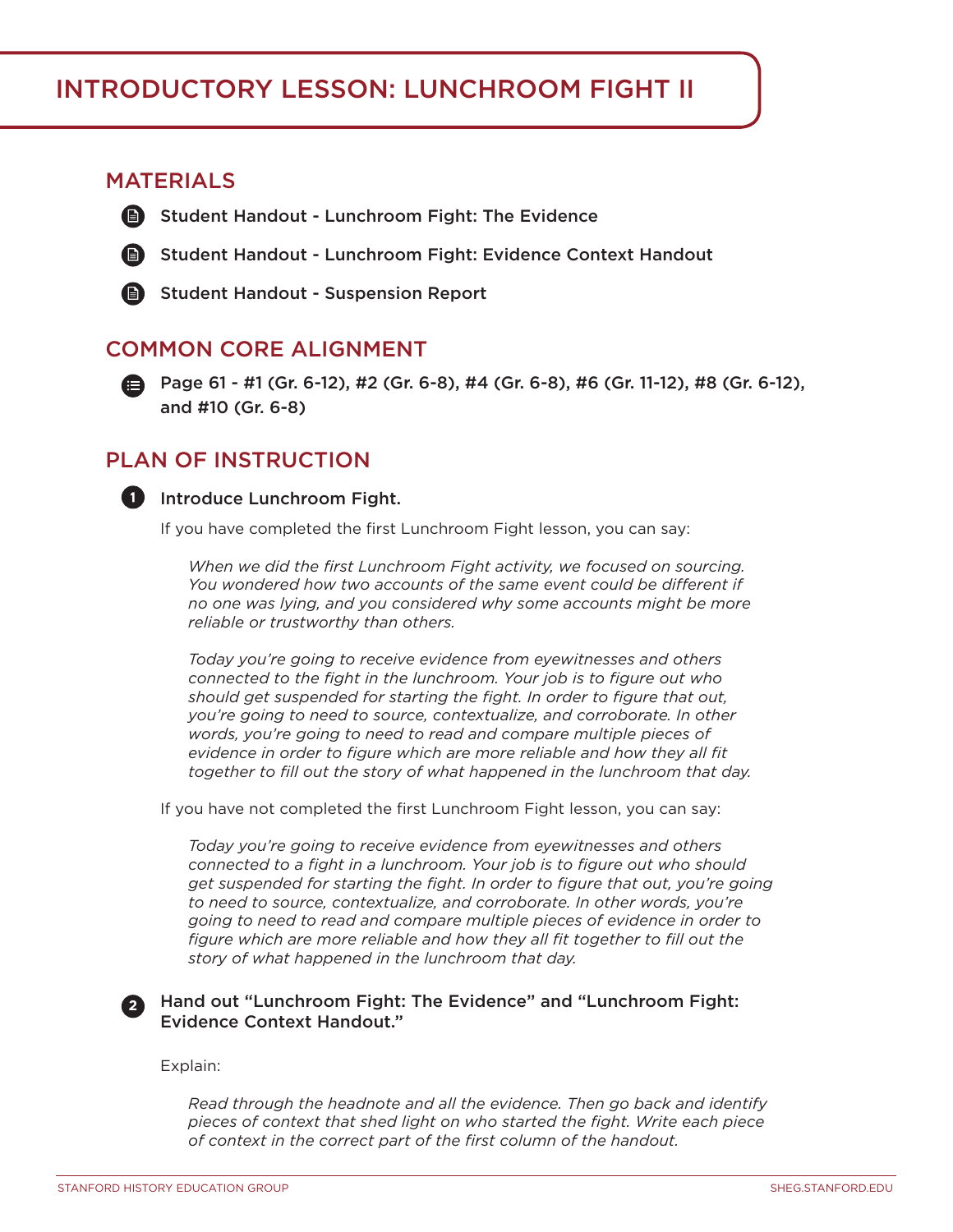*For example, from the headnote we learn that Justin's father fired Max's mom and dad. So we're going to write that in the "Town context" part of the handout.* 

*Continue doing that for all the evidence. You need to find at least TWO additional pieces of context for each of the areas of context.* 

Review student answers. Potential answers:

- (a) Outer circle: Town
	- *Justin's dad fired Max's mom and dad.*
	- *The economy is not strong.*
	- *Max mentors younger boys and helps out at church.*
	- *Justin has moved around a lot.*
- (b) Middle circle: School
	- *Justin is a new kid and shy.*
	- *Max is popular but lately has been depressed and withdrawn.*
	- **Max and his friends are mean to Justin in the hall and glare at him in** *English class.*
	- *There is tension in the school as a result of the reorganization plan.*
- (c) Inner circle: Cafeteria
	- *The fight happened while the boys were in line.*
	- *Max pushed Justin.*
	- *Justin punched Max.*
	- *Max and his friends were joking around.*

#### **3** After students share their answers, have them go back and fill in the second and third columns:

Discuss student answers.

- (a) Students will likely say that Max, Justin, their parents, and Max's friend are all unreliable because they are clearly aligned with one side.
- (b) Students may say that Jamie, the cafeteria worker, and the bystander are reliable because they don't have a vested interest in either side.
- (c) Some interesting discussion may come up around Max's girlfriend (who we would predict would side with Max, but in fact says that he's been mean recently), and the English teacher (who we would predict would be neutral, but whose comments suggest that he feels for the boys whose parents lost their jobs, and might have turned a blind eye to their teasing of Justin).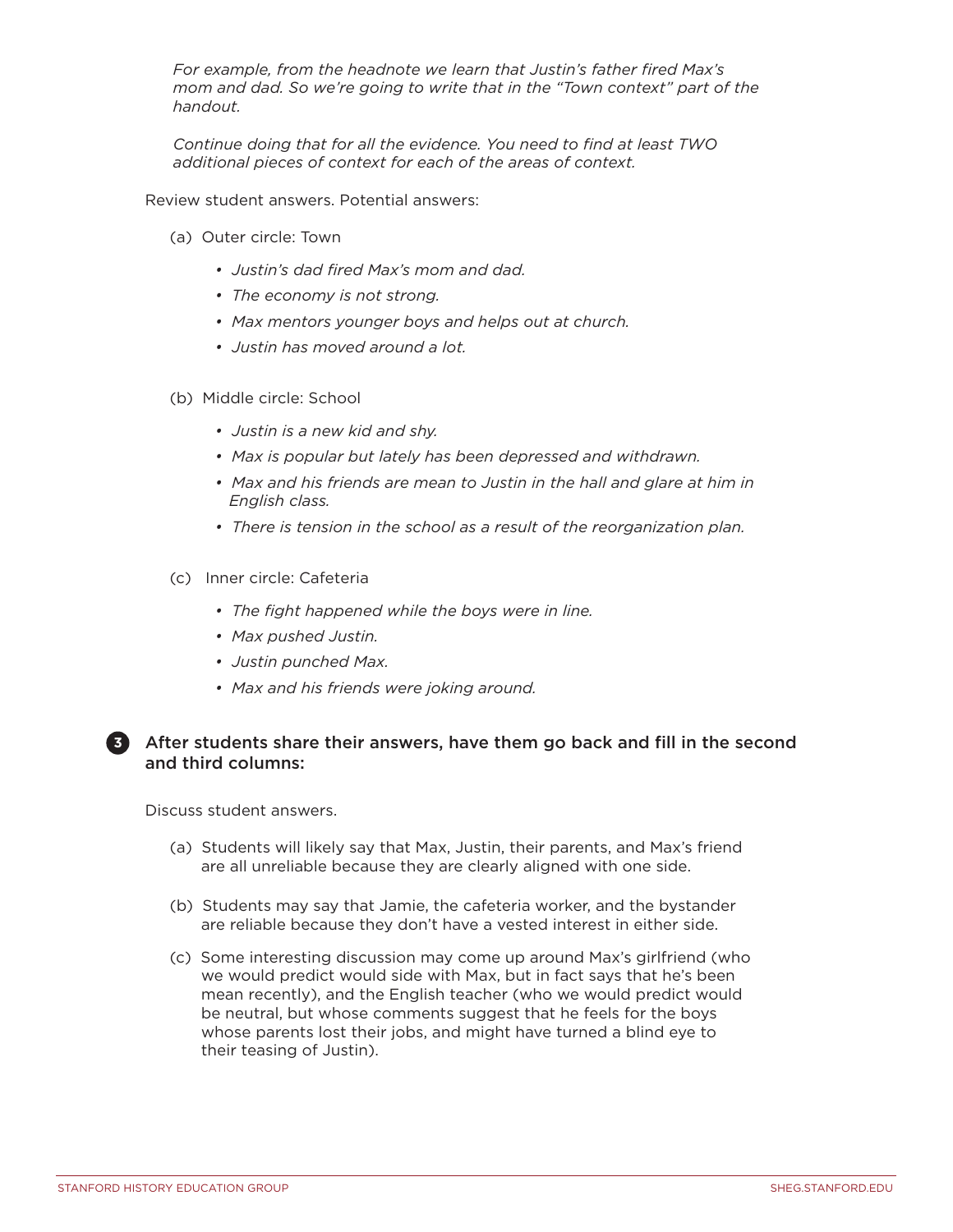(d) The important point to discuss here is the role that context plays in painting a full picture of what happened and why. If students eliminate all the "unreliable" evidence, they would throw away some critical contextual information (e.g., that Justin moved around a lot or that Max's friends think he's weird). It would be difficult to paint a full picture of what happened using only the information in the "reliable" evidence (because bystanders typically see the events from a distance). Remind students that even if they believe a source is mostly unreliable, it may still contain some useful information.

Note: Students may question whether the information in the headnote is reliable or not. Students would be right to question the reliability of the headnote information. If they do so, congratulate them on their impressive sourcing skills, but tell them that for the purposes of this exercise, they can assume that the headnote gives reliable information. They should focus on which sources corroborate information in the headnote and whether those sources are reliable.

## **4** Have students fill out the "Suspension Report" independently.

Have students share out their answers.

- (a) As students share answers (and potentially disagree about who should be suspended), encourage them to use the terminology of historical thinking (context, source, reliable, corroborate, evidence, etc.).
- (b) Explain that all the lessons in this unit on Reconstruction will be about using all the skills of historical thinking to evaluate evidence and come to conclusions about what happened in the past.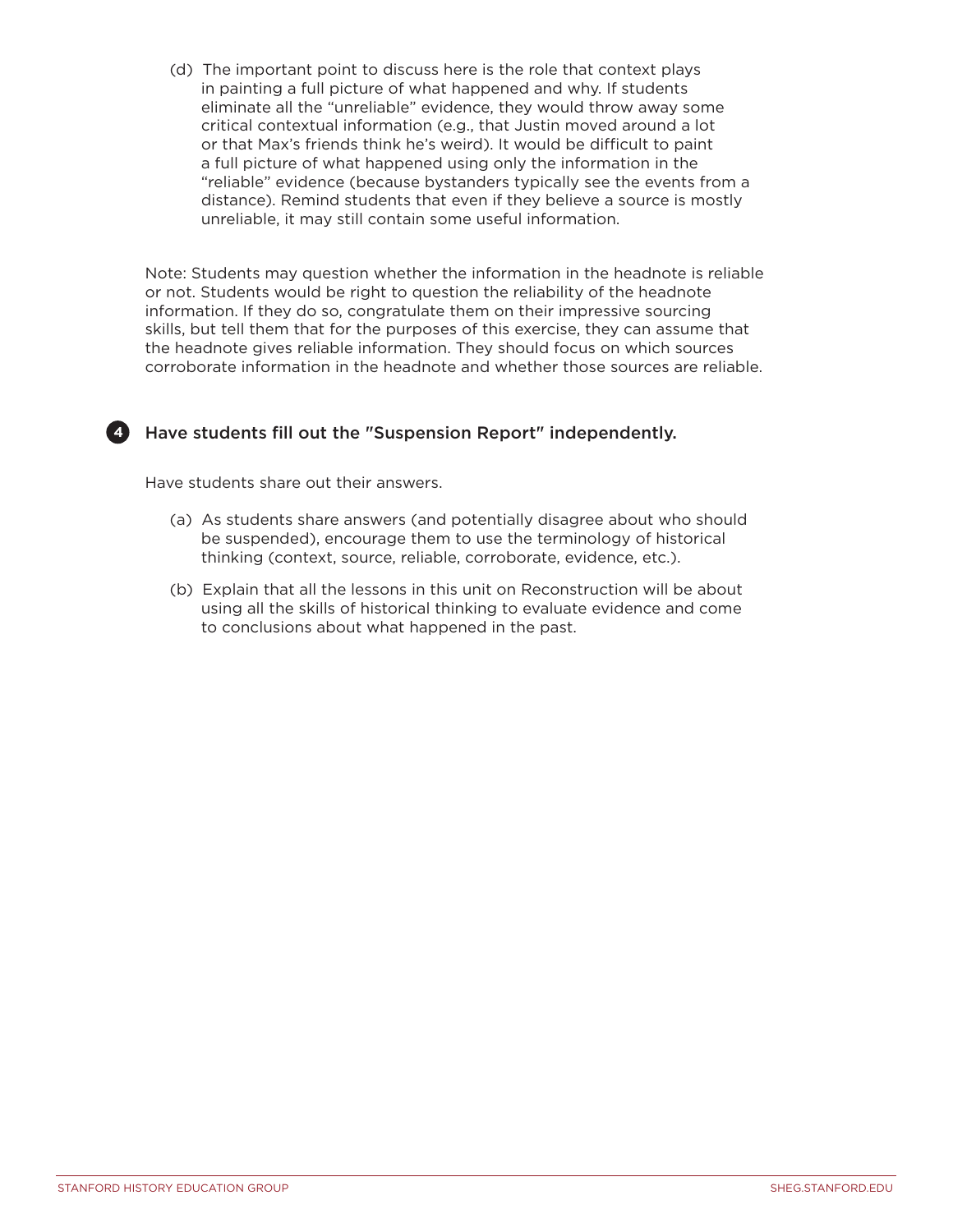# lunchroom fight: The evidence

NAME: \_\_\_\_\_\_\_\_\_\_\_\_\_\_\_\_\_\_\_\_\_\_\_\_\_\_\_\_\_\_\_\_\_\_\_\_\_\_\_\_\_\_\_\_\_\_\_ DATE: \_\_\_\_\_\_\_\_\_\_\_\_\_\_\_\_\_

### BACKGROUND INFORMATION

You are a principal who is trying to figure out the truth about a lunchroom fight. The fight was between Justin and Max. Justin is a new student. He is shy, quiet, and does not have many friends. He moved to town last month because his father was hired to take over the town's main business. Justin's father fired many people, including Max's parents, when he reorganized the business. Max is a popular student, who is known for his friendliness and good humor. In the past few weeks, however, he has been withdrawn and somewhat depressed.

### The sources

Justin: *"That kid started it. Max. I was just standing in line waiting to pay for my food, and he shoved me super hard. And, like, for no reason. He just freaked out on me. I don't even know the kid, and he's been weird to me ever since I started going to this school. He and his friends glare at me in English class for no reason."* 

Max: *"That kid is psycho. He turned around and punched me out of nowhere. Me and my friends were standing in line just joking around, and he turned around and punched me for no reason. He's messed up and creepy. Ask anyone."*

Eric (Max's good friend): *"The new kid definitely started it. He really just attacked out of nowhere. He's a freak, and he seriously thinks he's better than everyone because of his dad."*

Anthony (bystander): *"I was pretty far back in the line, but Max and his friends were being kind of loud and joking around. I couldn't really hear what they were saying. And then all of a sudden I saw people pulling Justin and Max apart."*

Megan (Max's girlfriend): *"I wasn't there. All I can say is that Max has been really different lately and kind of mean. I don't know what's going on, but he's not himself."*

Cafeteria worker: *"The group of boys were pushing each other around. I think it was an accident, and one of them pushed into the new boy, and he took it the wrong way."*

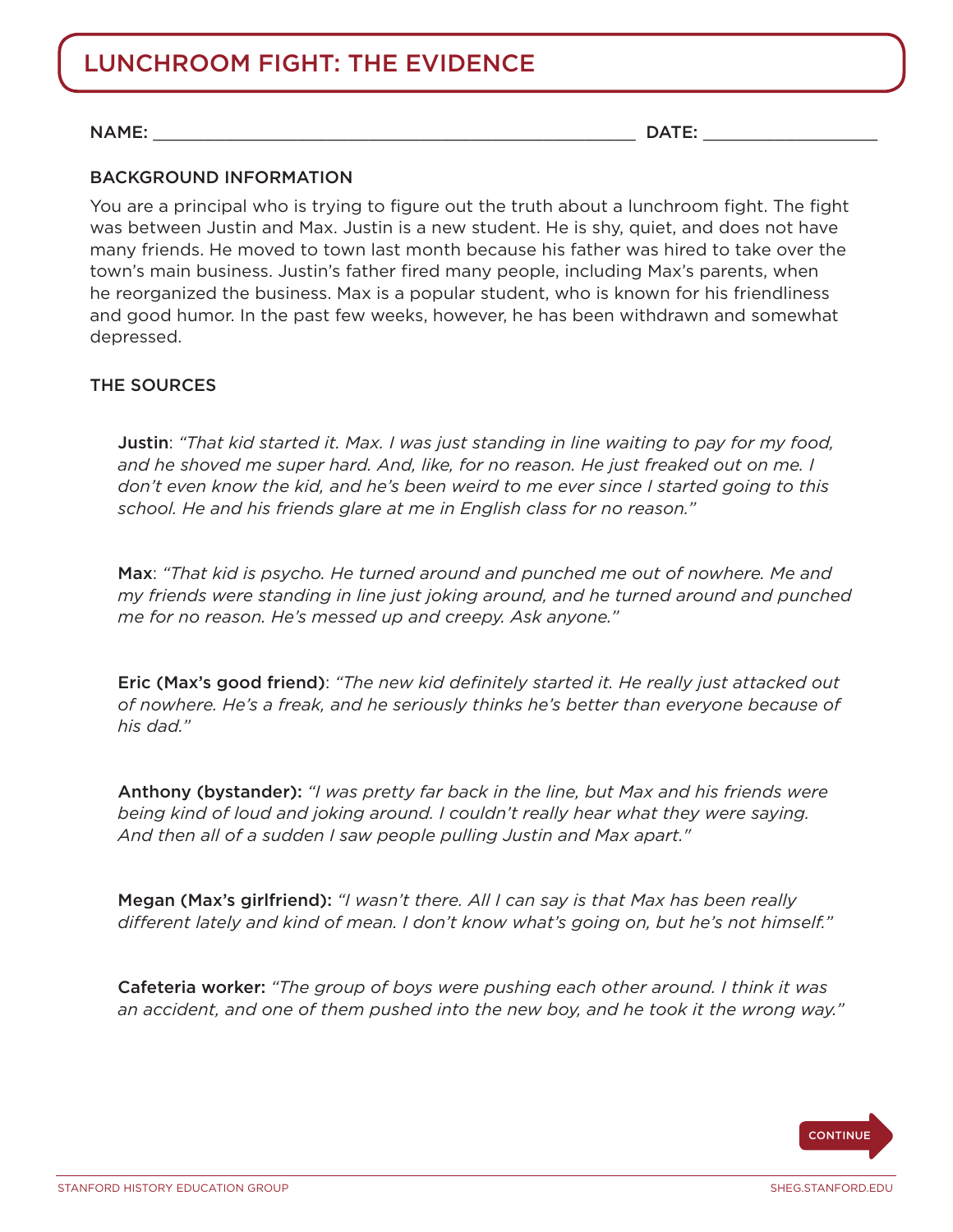Max's mother: *"Max would never start a fight. He's the sweetest boy. I know he's had a hard time lately with me and his dad losing our jobs, but he still would never start a fight with anyone. He's a mentor to the younger boys and helps out at church. You can ask anyone in this town."*

Justin's father: *"I can guarantee 100% that Justin would never lay a finger on anyone unless he was really provoked. Trust me. And I know because we've had to move around quite a bit in the last few years because of my job, so unfortunately, Justin knows what it's like to be the new kid. And I've watched him go through these adjustment periods at each new school. He just lies low, and pretty soon the other kids see what a great kid he is. So I know as a fact that Justin wouldn't stir up trouble. It's really not in his nature."*

Jamie (student in English class with Max and Justin in the period right before lunch): *"I wasn't in the cafeteria today, and I'm not friends with any of those guys, but I've seen Max and his friends be mean to Justin in the hallways and in class when the teacher isn't looking. Not physical or anything, but they'll like say jokes under their breath and then laugh and stuff like that. They make him uncomfortable."*

English teacher: *"To be completely honest with you, I'm not surprised that this happened. There has been a lot of tension in the school and in the town, in general, with the reorganization plan. A lot of people are very upset with the decisions of the new management to fire people, and I must say that I myself am very surprised that they've done this. It's a tremendous strain on the community, and I feel for all the boys."*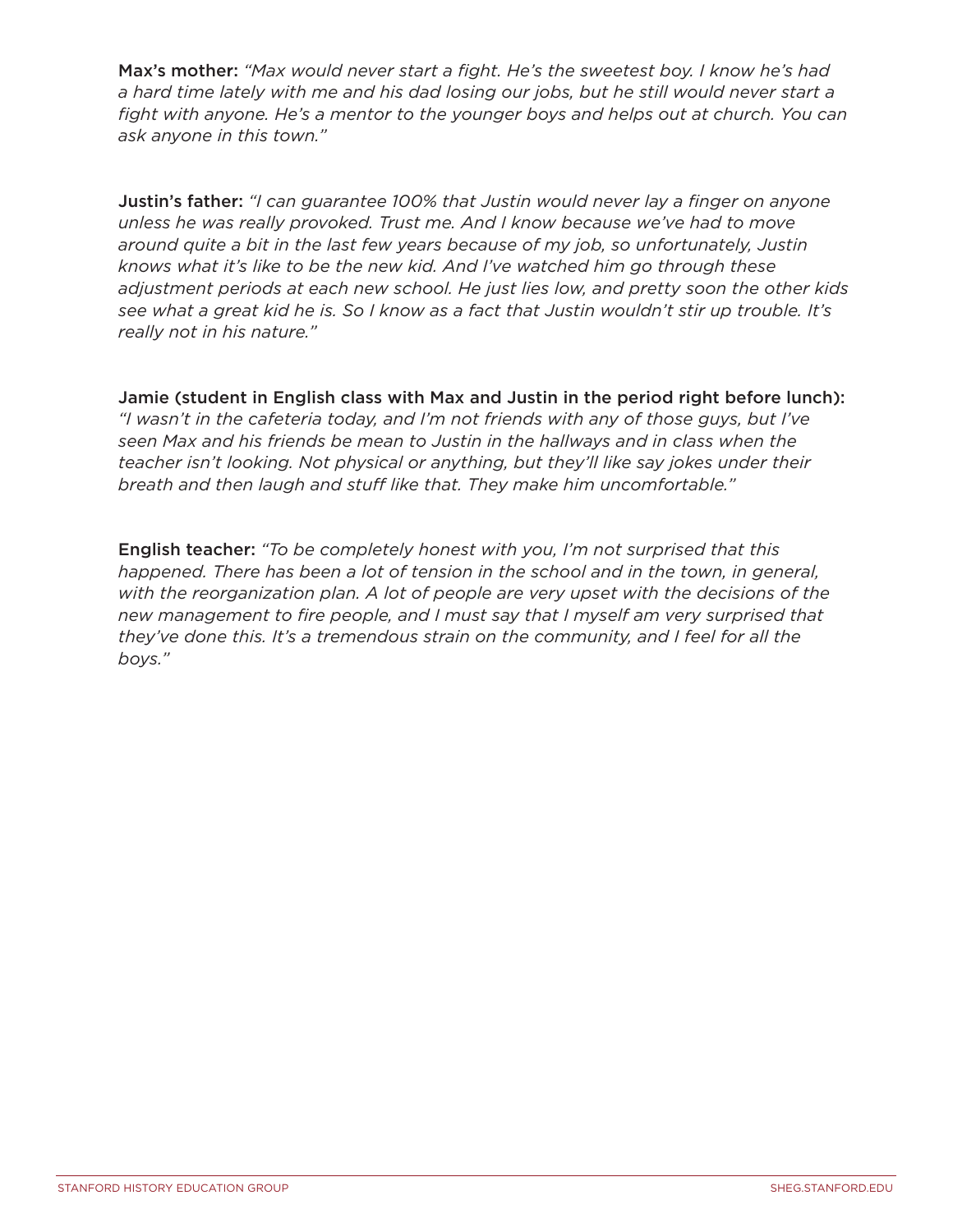# lunchroom fight: Evidence context Handout

#### $NAME:$

#### DIRECTIONS

Use the evidence from the Lunchroom Fight Evidence sheet to complete the table below. Each row in the table should have at least two pieces of evidence.

| Town Context: What is happening<br>in the town that might explain<br>the lunchroom fight? | Who said this? | Explain if this source is<br>reliable or not and why. |
|-------------------------------------------------------------------------------------------|----------------|-------------------------------------------------------|
|                                                                                           |                |                                                       |
|                                                                                           |                |                                                       |

| School Context: What has been<br>happening in the rest of the school<br>(for example, in English | Who said this? | Explain if this source is<br>reliable or not and why. |
|--------------------------------------------------------------------------------------------------|----------------|-------------------------------------------------------|
|                                                                                                  |                |                                                       |
|                                                                                                  |                |                                                       |

| <b>Cafeteria Context:</b><br>What happened in the cafeteria? | Who said this? | Explain if this source is<br>reliable or not and why. |
|--------------------------------------------------------------|----------------|-------------------------------------------------------|
|                                                              |                |                                                       |
|                                                              |                |                                                       |
|                                                              |                |                                                       |